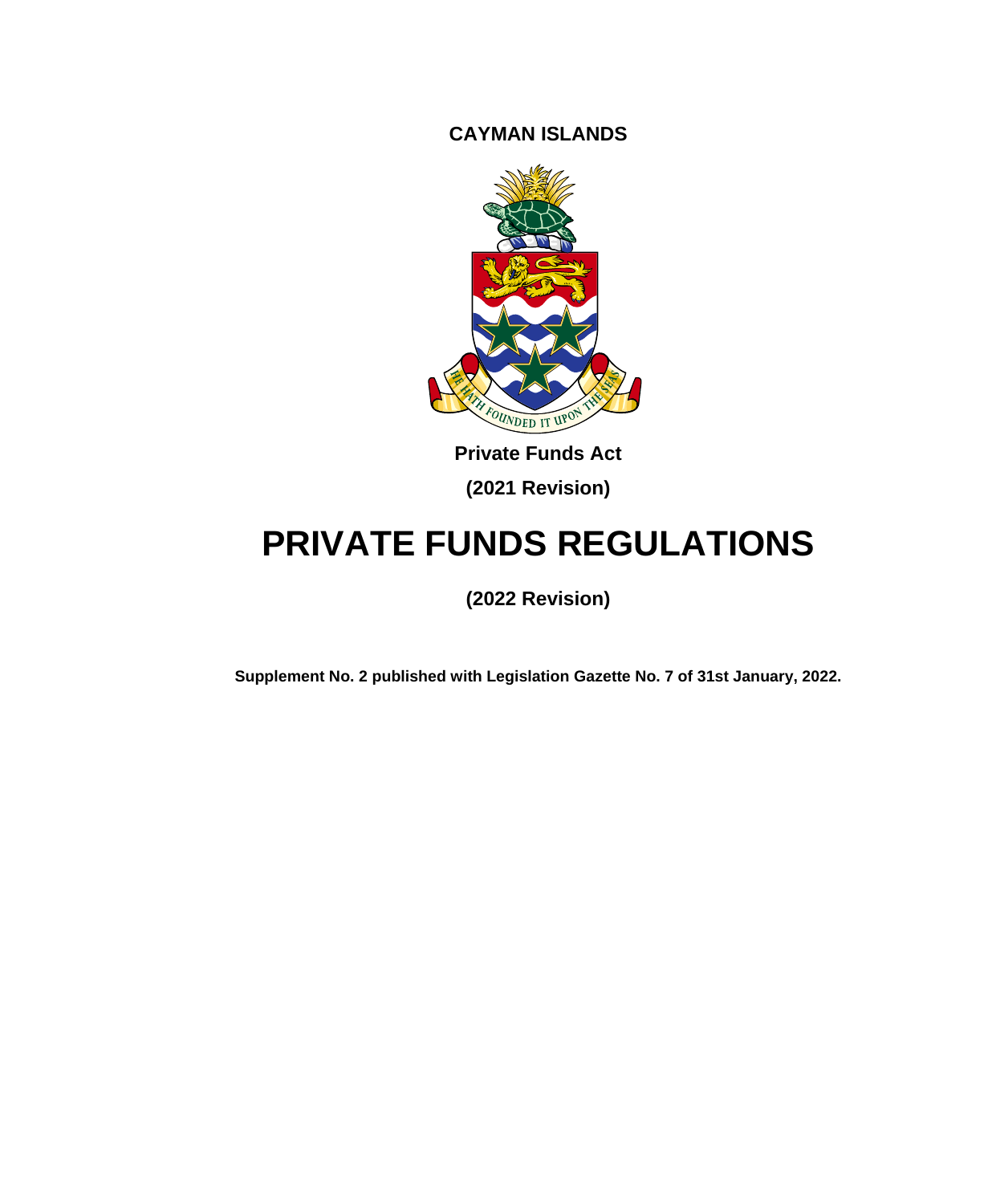Revised under the authority of the *Law Revision Act (2020 Revision).*

The Private Funds Regulations, 2020 made the 7th February, 2020, as amended by the Citation of Acts of Parliament Act, 2020 [Act 56 of 2020], and consolidated with the —

Private Funds (Amendment) Regulations, 2021 made 23rd March, 2021.

Consolidated and revised this 31st day of December, 2021.

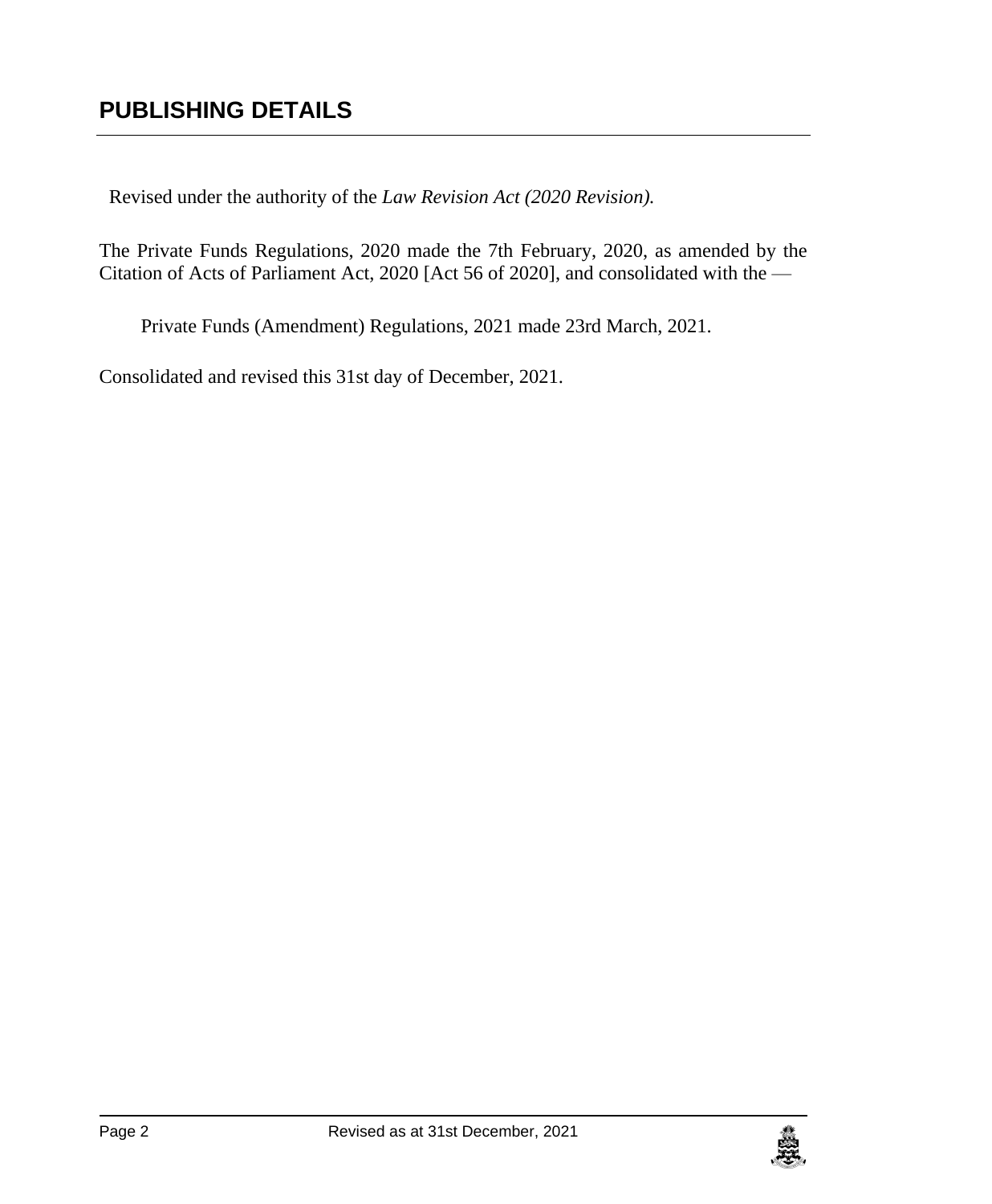#### **CAYMAN ISLANDS**



**Private Funds Act**

**(2021 Revision)**

## **PRIVATE FUNDS REGULATIONS**

**(2022 Revision)**

#### **Arrangement of Regulations**

|                                                    | Section         | Page |  |
|----------------------------------------------------|-----------------|------|--|
| $\mathbf{1}$ .<br>2.                               |                 |      |  |
| 3.<br><b>SCHEDULE</b>                              |                 |      |  |
| <b>Declaration Regarding Capital Contributions</b> |                 |      |  |
|                                                    | <b>ENDNOTES</b> | 9    |  |
|                                                    |                 |      |  |

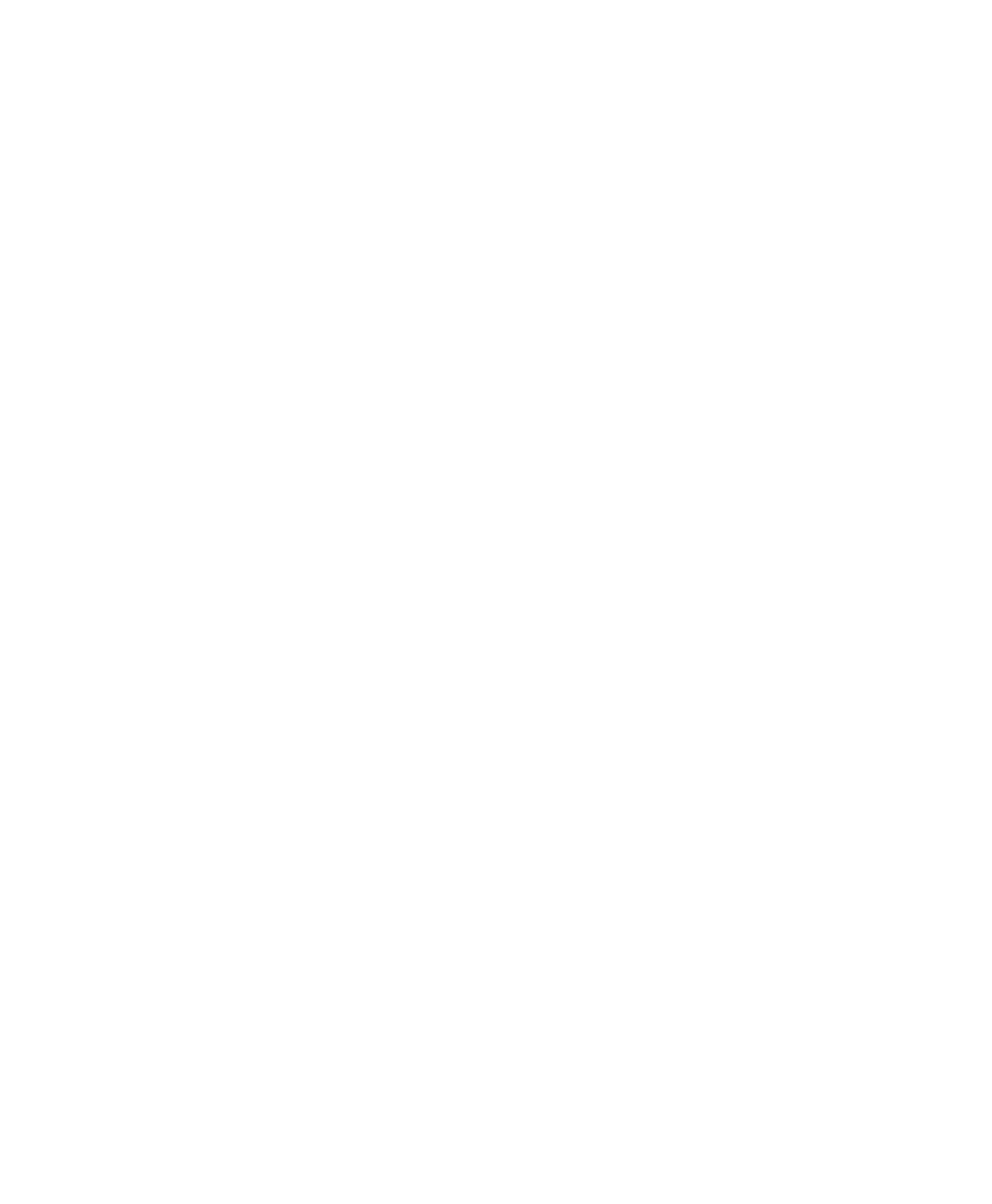#### <span id="page-4-0"></span>**CAYMAN ISLANDS**



**Private Funds Act**

**(2021 Revision)**

## **PRIVATE FUNDS REGULATIONS**

**(2022 Revision)**

#### **1. Citation**

**1**. These Regulations may be cited as the *Private Funds Regulations (2022 Revision)*.

#### <span id="page-4-1"></span>**2. Prescribed definitions**

**2**. For the purposes of the *Private Funds Act (2021 Revision)* —

"**alternative investment vehicle**" means a company, unit trust, partnership or other similar vehicle that —

- (a) is formed in accordance with the constitutional documents of a private fund for the purposes of making, holding and disposing of one or more investments wholly or mainly related to the business of that private fund; and
- (b) only has as its members, partners or trust beneficiaries, persons that are members, partners or trust beneficiaries of the private fund; and

"**restricted scope private fund**" means a private fund —

- (a) that is an exempted limited partnership;
- (b) that is managed or advised by a person who is licensed or registered by the Authority or authorised or registered by a recognised overseas regulatory authority; and

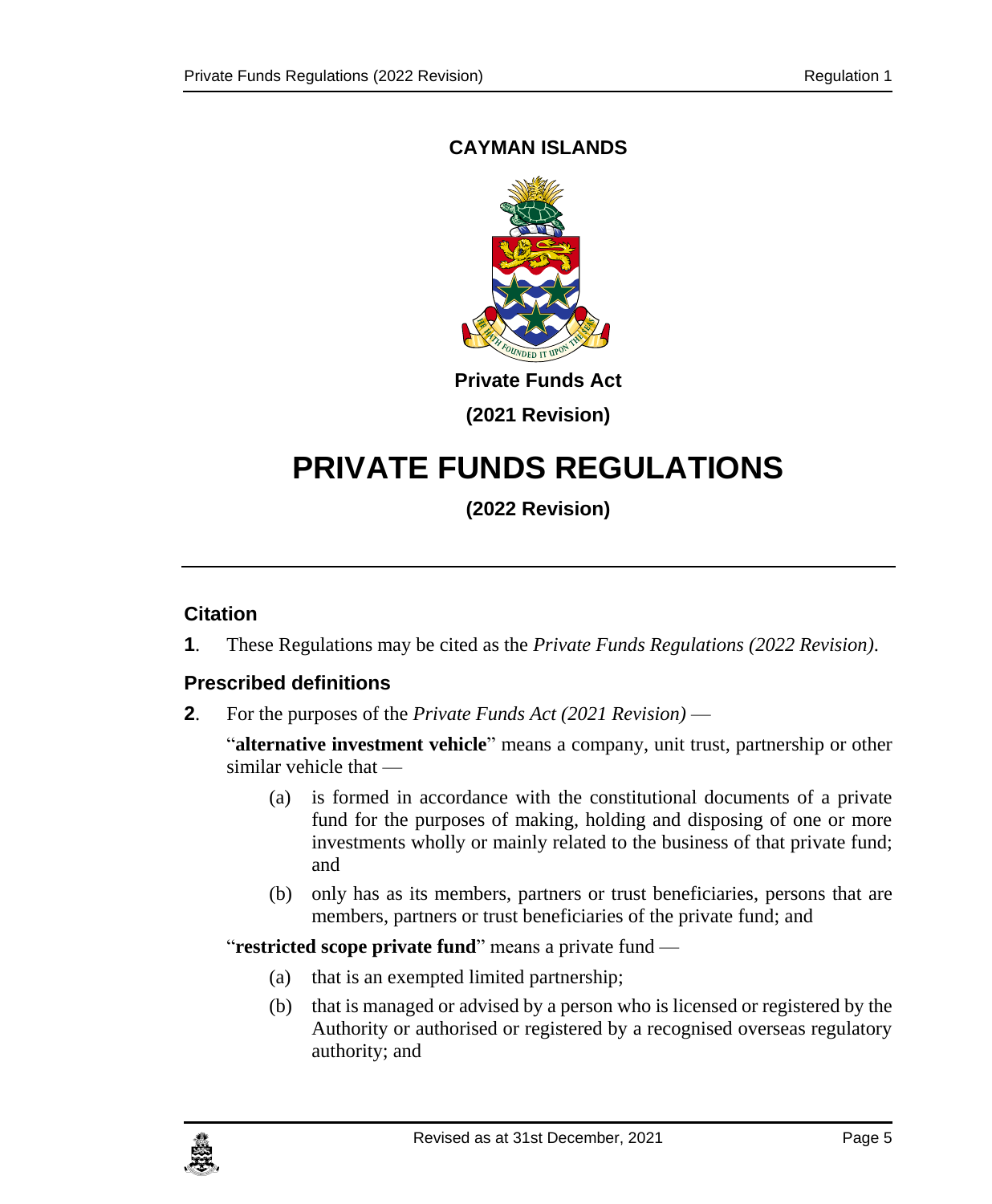(c) in which all of the investors are non-retail in nature, being either high net worth persons or sophisticated persons.

#### <span id="page-5-0"></span>**3. Declaration regarding capital contributions**

- **3**. (1) An operator of a private fund referred to in section 3(2) of the Act which has not received capital contributions from investors for the purposes of investment and to which, in accordance with section 3(2) of the Act, Part 3 of the Act does not apply, shall file with the Authority a declaration that attests to this fact in accordance with paragraph (2).
	- (2) The operator of a private fund referred to in paragraph (1) shall file the declaration referred to in that paragraph in the form set out in the Schedule within six months after the end of the financial year to which it relates.

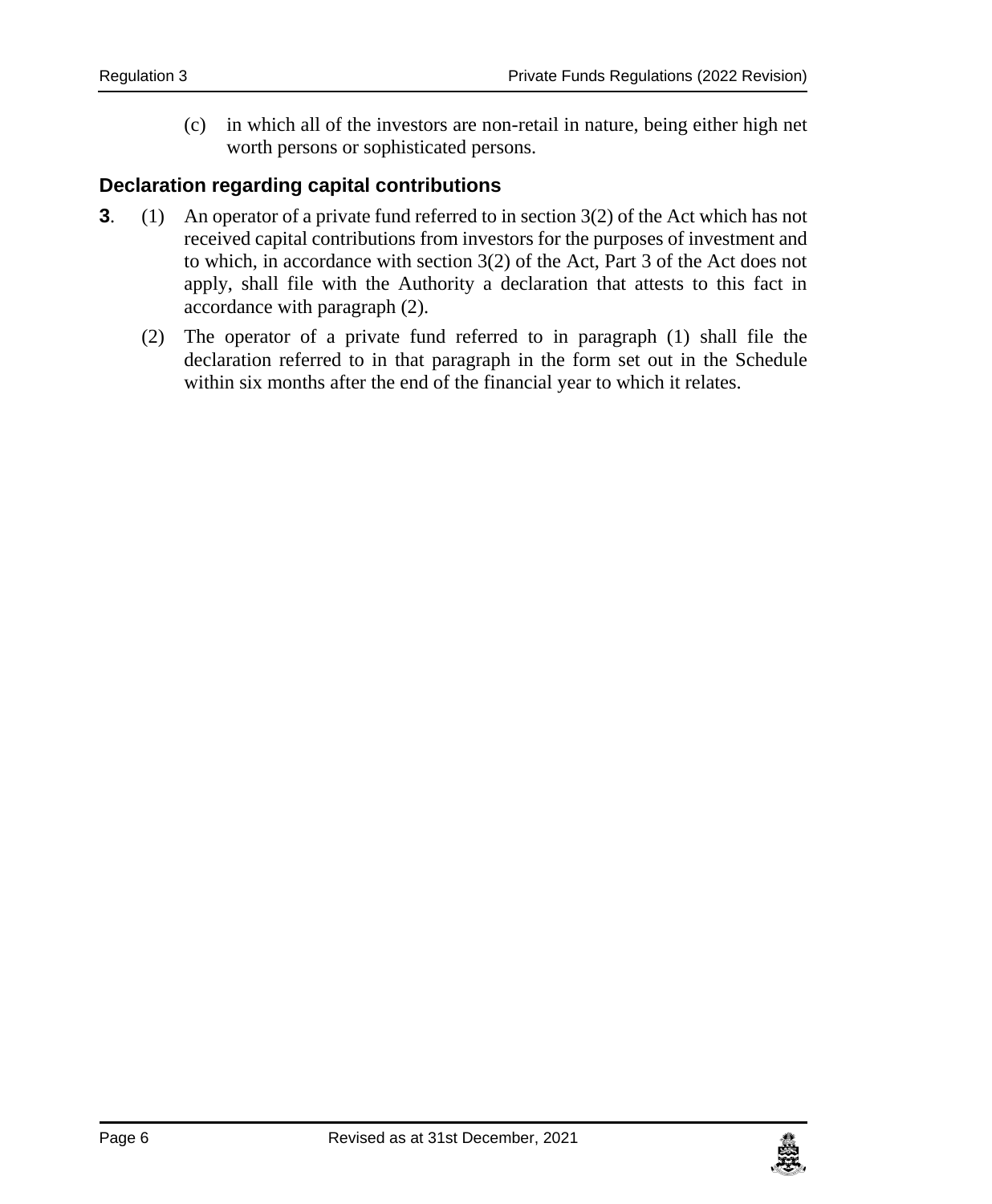### <span id="page-6-0"></span>**SCHEDULE**

*(regulation 3(2))*

#### <span id="page-6-1"></span>**Declaration Regarding Capital Contributions**

I, \_\_\_\_\_\_\_\_\_\_\_\_\_ , declare and confirm to the best of my knowledge and belief  *name of operator*

that \_\_\_\_\_\_\_\_\_\_\_\_\_\_\_\_\_\_\_ has not, in respect of the financial year \_\_\_\_\_\_\_\_\_\_\_\_\_

*name of private fund date*

and for the purposes of section 3(2) of the *Private Funds Act (2021 Revision)*, received capital contributions from investors for the purposes of investment.

I declare and confirm further that —

\_\_\_\_\_\_\_\_\_\_\_\_\_\_\_\_\_\_\_\_\_\_\_\_\_\_\_\_\_\_\_

\_\_\_\_\_\_\_\_\_\_\_\_\_\_\_\_\_\_\_\_\_\_\_\_\_\_\_\_\_\_\_

- (a) I am authorised to make this declaration; and
- (b) the information in this declaration is accurate and complete.

*Signature*

*Position*

 $\frac{1}{20}$ , 20\_.

*Date*

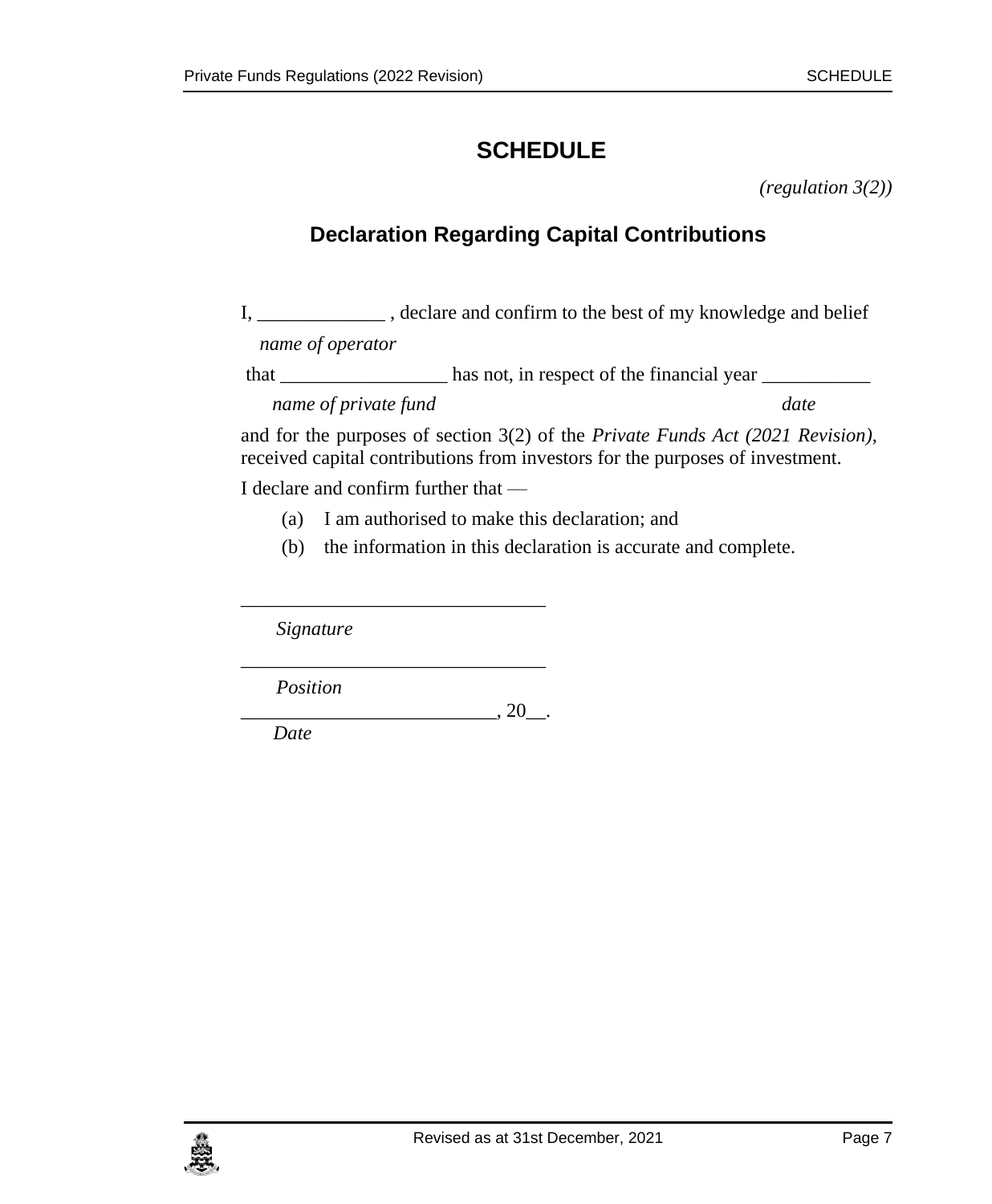#### **Publication in consolidated and revised form authorised by the Cabinet this 11th day of January, 2022.**

**Kim Bullings** *Clerk of the Cabinet*

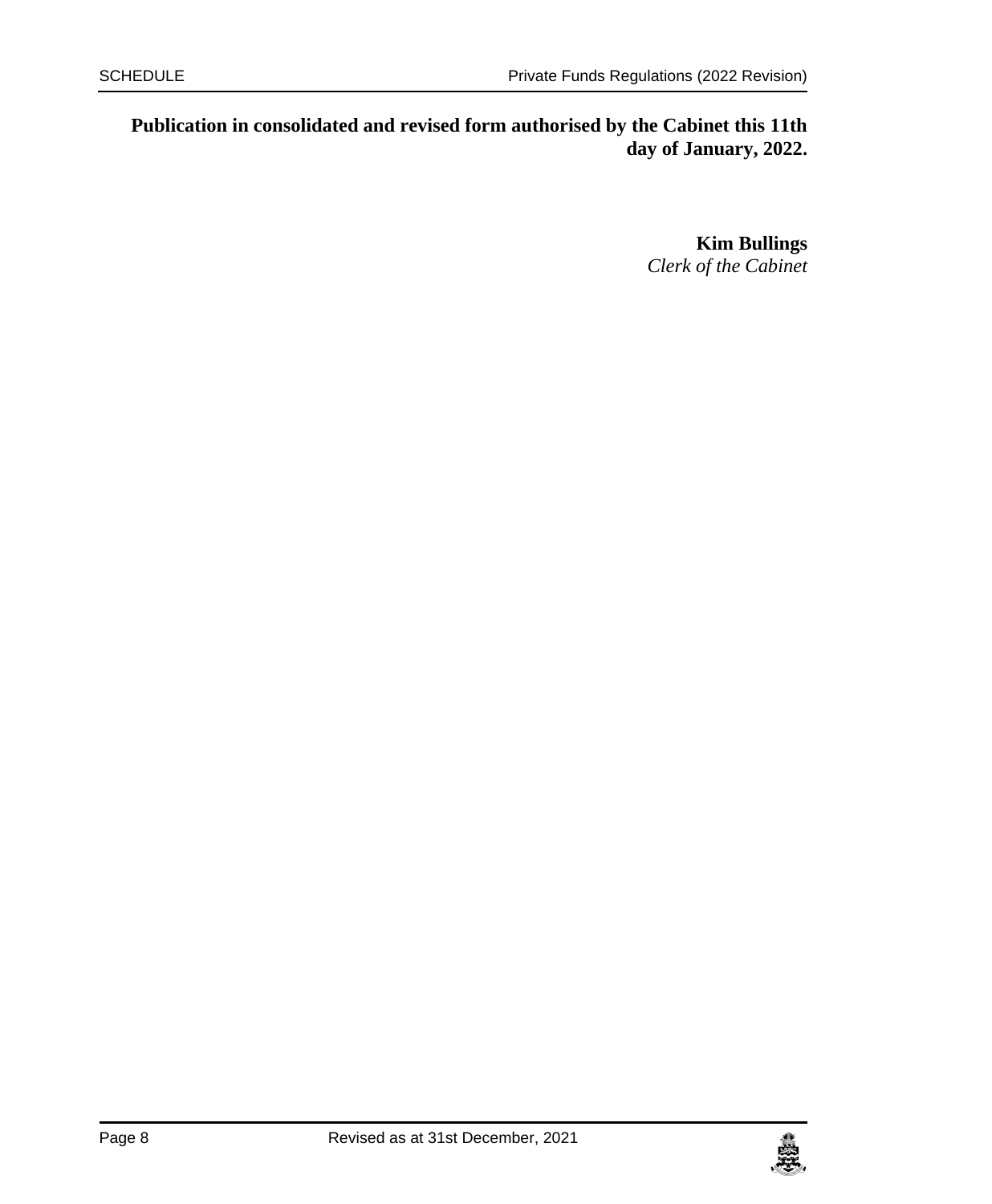## <span id="page-8-0"></span>**ENDNOTES**

### <span id="page-8-1"></span>**Table of Legislation history:**

| SL#     | Law/Act # | Legislation                                 | Commencement | Gazette                  |
|---------|-----------|---------------------------------------------|--------------|--------------------------|
| 32/2021 |           | Private Funds (Amendment) Regulations, 2021 |              | 25-Mar-2021 LG26/2021/s2 |
|         | 56/2020   | Citation of Acts of Parliament Act, 2020    |              | 3-Dec-2020 LG89/2020/s1  |
| 4/2020  |           | Private Funds Regulations, 2020             | 7-Feb-2020   | LG9/2020/s5              |

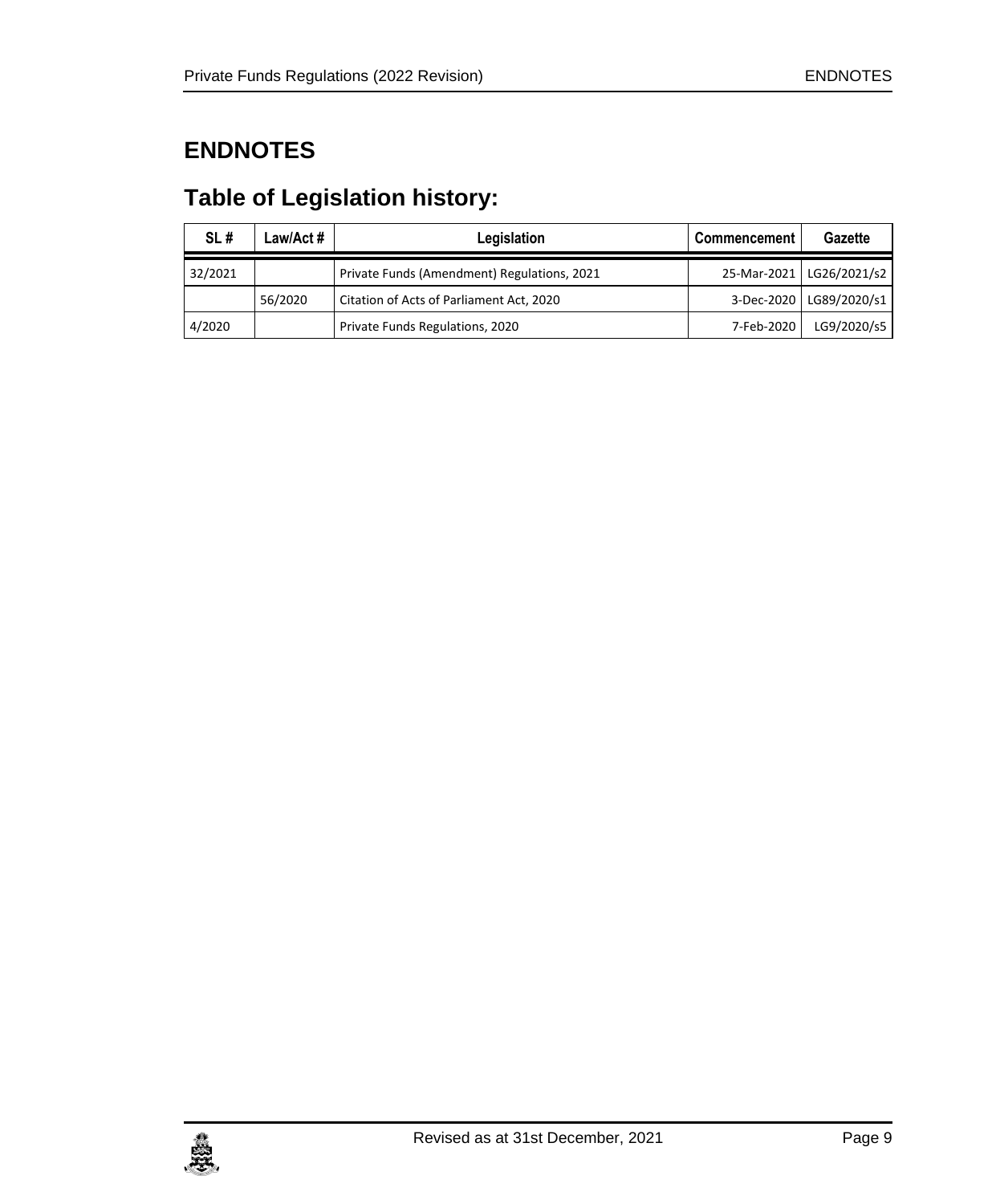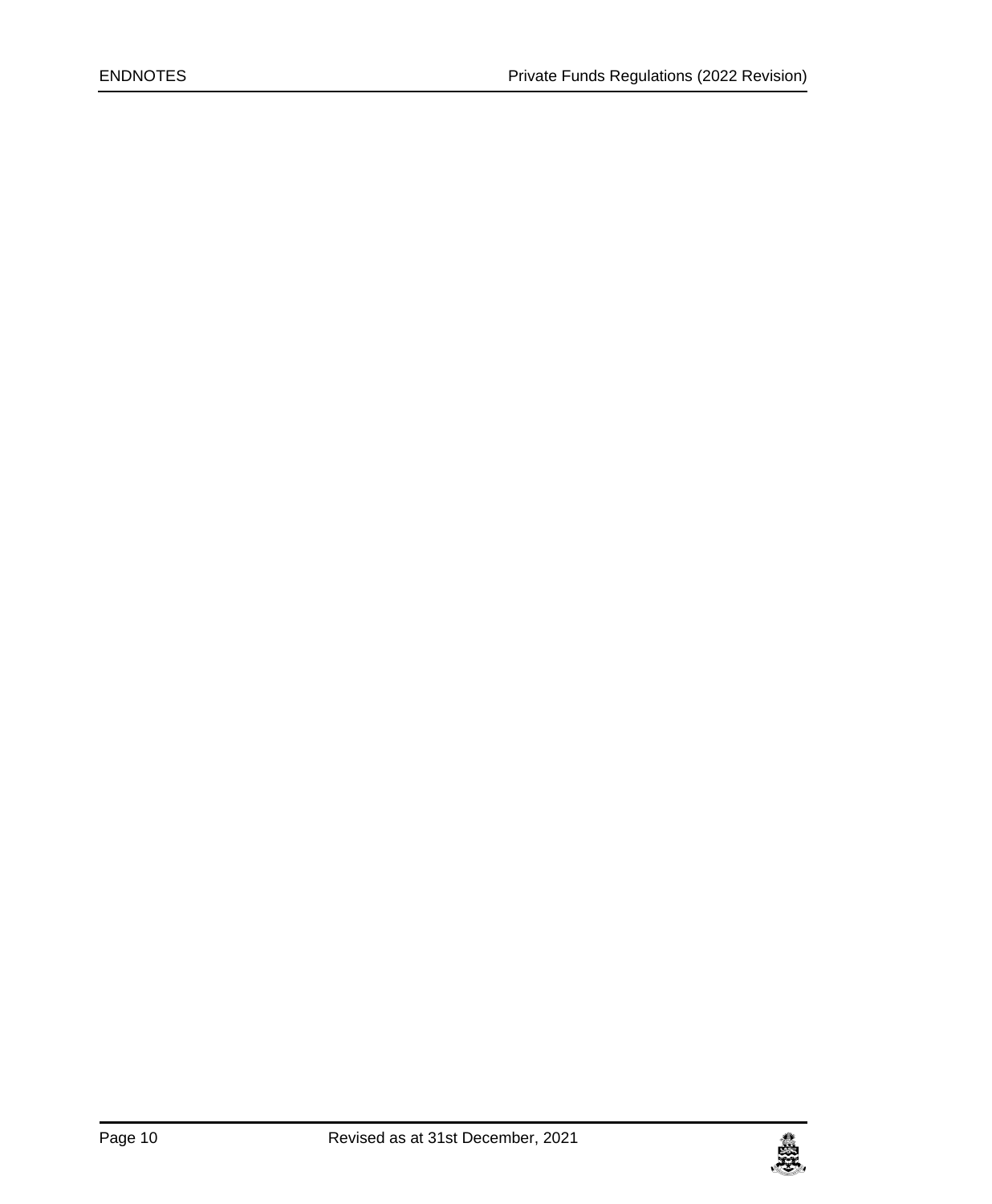